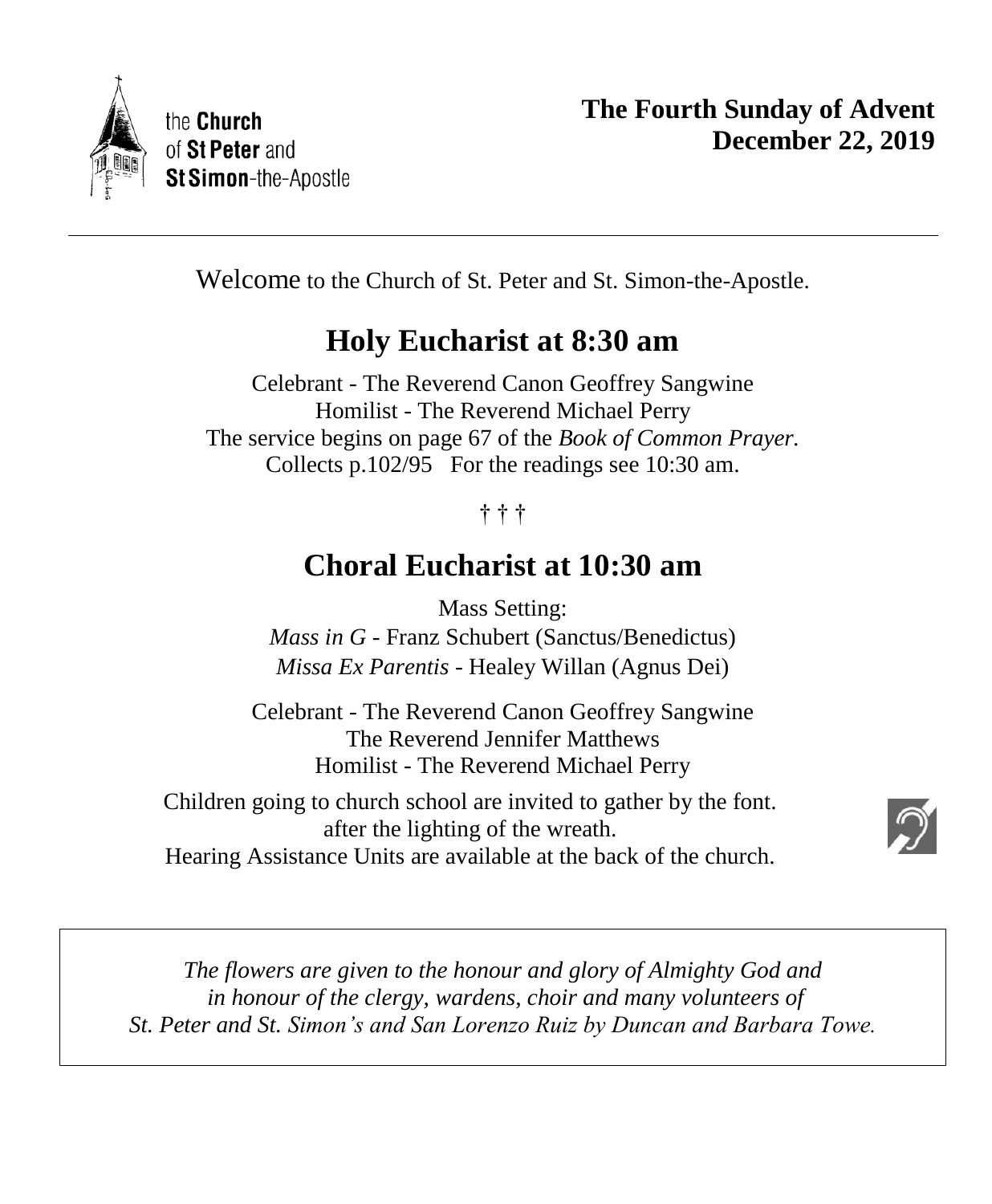## **The Gathering of the Community**

**Prelude** *Suite Gothique* – Priére à Notre Dame LÉON BOËLLMANN

**Introit** *I sing of a maiden that is makeless* MAURICE WHITE

*I sing of a maiden that is makeless; (matchless) King of all Kings to her son she ches. He came all so still where his mother was, as dew in April that falleth on the grass. Mother and maiden was never none but she; Well may such a Lady God's mother be.*

*Celebrant* The grace of our Lord Jesus Christ, and the love of God, and the fellowship of the Holy Spirit, be with you all. *All* **And also with you.**

#### **Lighting of the Advent Wreath**

*Leader* On this fourth Sunday of Advent we remember Blessed Mary who responded to God's call with faith and joy. Like her, may we give faithful witness to her Son Jesus Christ the Light of the world.

*The fourth candle is lit.*

*Leader* We wait for your loving kindness O God,

*All* **In the midst of your temple.**

*Leader* The glory of the Lord shall be revealed.

- *All* **And all flesh shall see it together.**
- *Leader* **Show us your mercy O Lord.**
- *All* **And grant us your salvation.**

**Hymn 362** *Tell out my Soul* **WOODLANDS**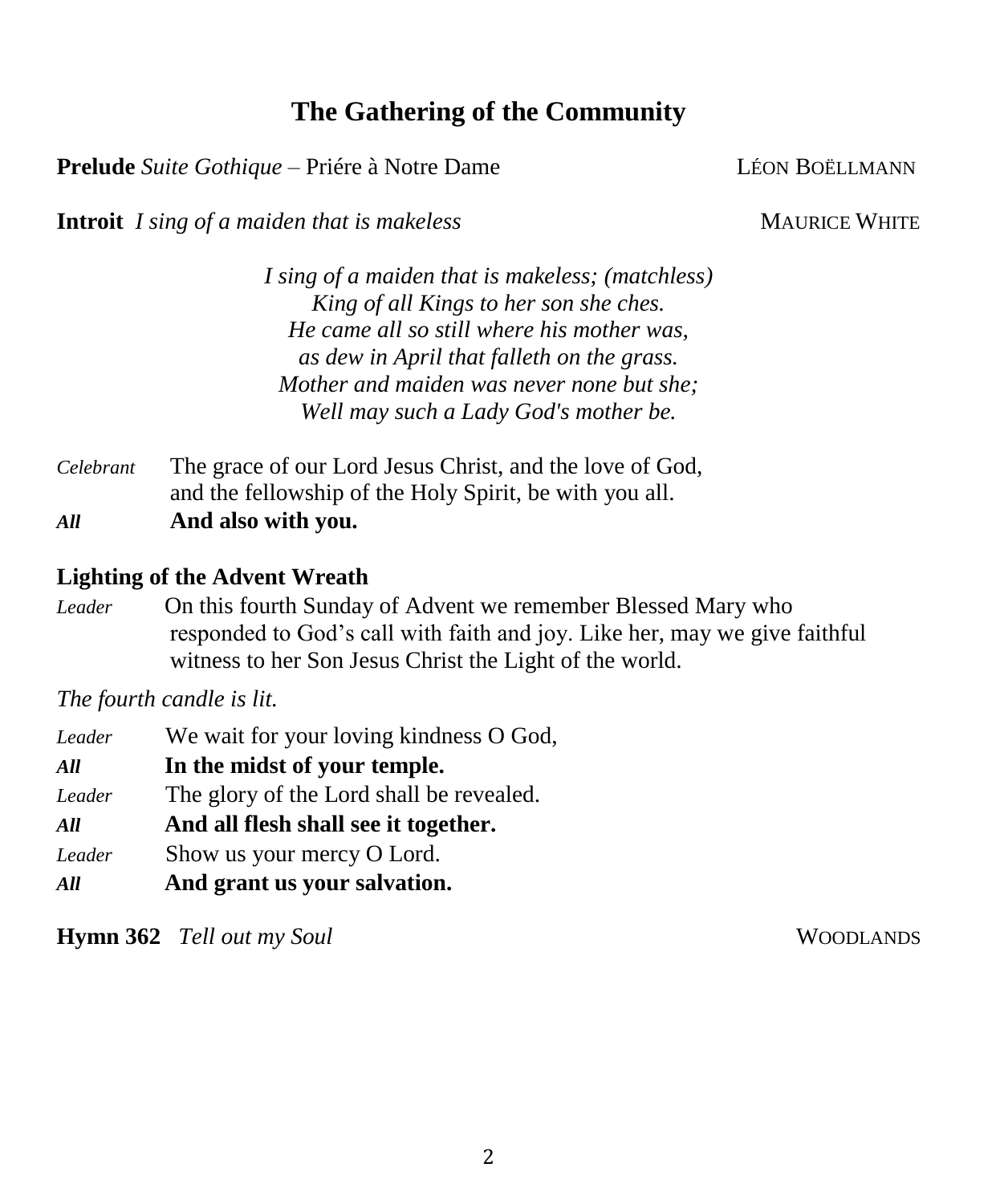## **The Collect of the Day**

*Celebrant* Heavenly Father, who chose the Virgin Mary, full of grace, to be the mother of our Lord and Saviour, now fill us with your grace, that we in all things may embrace your will and with her rejoice in your salvation; through Jesus Christ our Lord, who lives and reigns with you and the Holy Spirit, one God, now and for ever. **Amen.** *Please be seated.*

## **The Proclamation of the Word**

### **Old Testament Lesson:** Isaiah 7.10-16 *Read by Vanessa Scott*

*Reader* A reading from the prophet Isaiah.

Again the LORD spoke to Ahaz, saying, Ask a sign of the LORD your God; let it be deep as Sheol or high as heaven. But Ahaz said, I will not ask, and I will not put the LORD to the test. Then Isaiah said: 'Hear then, O house of David! Is it too little for you to weary mortals, that you weary my God also? Therefore the Lord himself will give you a sign. Look, the young woman is with child and shall bear a son, and shall name him Immanuel. He shall eat curds and honey by the time he knows how to refuse the evil and choose the good. For before the child knows how to refuse the evil and choose the good, the land before whose two kings you are in dread will be deserted.

*Reader* The word of the Lord. *All* **Thanks be to God.**

**Psalm 80.1-7**

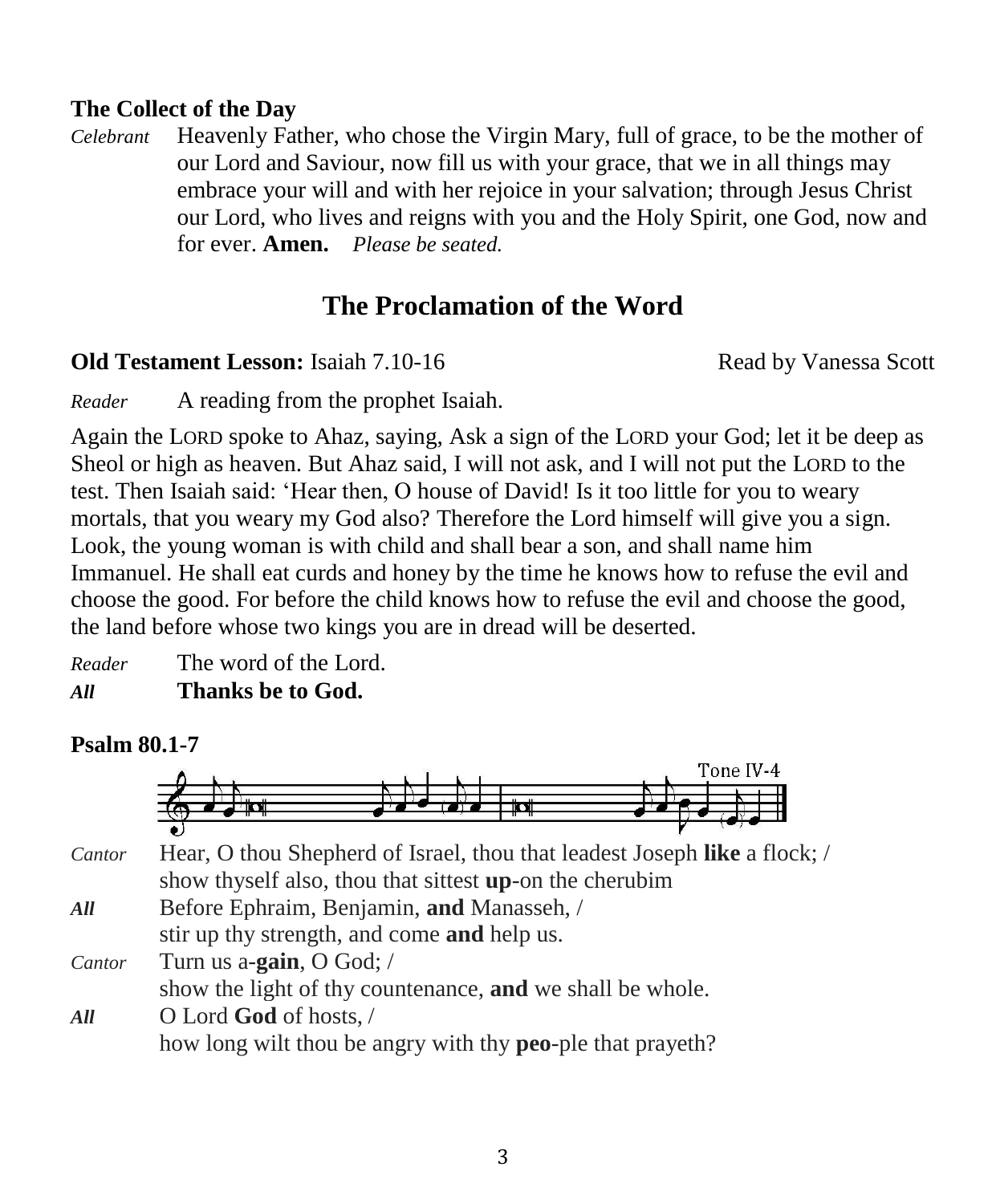

| Cantor | Thou hast fed them with the <b>bread</b> of tears, /          |  |
|--------|---------------------------------------------------------------|--|
|        | and hast given them plen- <b>teousness</b> of tears to drink. |  |
| All    | Thou makest us a very strife un-to our neighbours, /          |  |
|        | and our ene-mies laugh us to scorn.                           |  |
| Cantor | Turn us again, O God of hosts; /                              |  |
| All    | show the light of thy countenance, and we shall be whole.     |  |

**The Epistle** Romans 1.1-7 *Read by Peggy Needham* 

*Reader* A reading from Paul's Epistle to the Romans.

Paul, a servant of Jesus Christ, called to be an apostle, set apart for the gospel of God, which he promised beforehand through his prophets in the holy scriptures, the gospel concerning his Son, who was descended from David according to the flesh and was declared to be Son of God with power according to the spirit of holiness by resurrection from the dead, Jesus Christ our Lord, through whom we have received grace and apostleship to bring about the obedience of faith among all the Gentiles for the sake of his name, including yourselves who are called to belong to Jesus Christ. To all God's beloved in Rome, who are called to be saints: Grace to you and peace from God our Father and the Lord Jesus Christ.

*Reader* The word of the Lord. *All* **Thanks be to God.**

**The Advent Prose -** *Please kneel or be seated.*



Pour down, O hea-vens, from a-bove, and let the skies rain down right-eous-ness

*Choir* Turn your fierce anger from us, O Lord; and remember not our sins for ever. Your holy cities have become a desert, Zion a wilderness, Jerusalem a desolation; our holy and beautiful house, where our fathers praised you.

*All Pour down, O heavens…*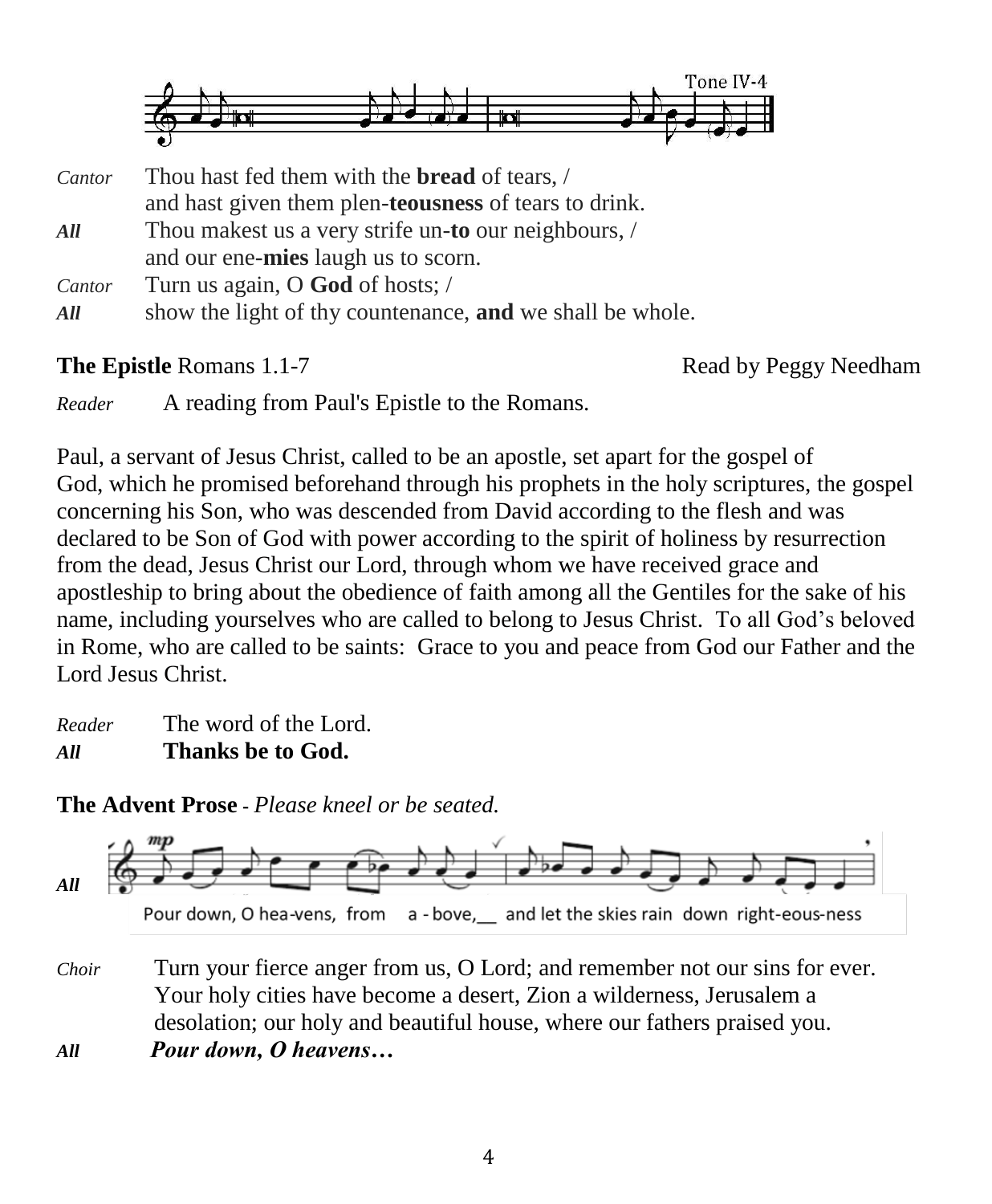*Choir* We have sinned and become like one who is unclean; we have all withered like a leaf, and our iniquities like the wind have swept us away. You have hidden your face from us; and abandoned us to our iniquities. *All Pour down, O heavens… Choir* You are my witnesses, says the Lord; and my servant whom I have chosen;

that you may know me and believe me. I myself am the Lord, and none but I can deliver; what my hand holds, none can snatch away.

*All Pour down, O heavens…*

- *Choir* Comfort my people, comfort them; my salvation shall not be delayed. I have swept your offences away like a cloud; fear not, for I will save you. I am the Lord your God, the Holy One of Israel, your Redeemer.
- *All Pour down, O heavens…*

**The Holy Gospel** Matthew 1.18-25

*Gospeller* The Lord be with you. *All* **And also with you.** *Gospeller* The Holy Gospel of our Lord Jesus Christ, according to Matthew. *All* **Glory to you, Lord Jesus Christ.**

Now the birth of Jesus the Messiah took place in this way. When his mother Mary had been engaged to Joseph, but before they lived together, she was found to be with child from the Holy Spirit. Her husband Joseph, being a righteous man and unwilling to expose her to public disgrace, planned to dismiss her quietly. But just when he had resolved to do this, an angel of the Lord appeared to him in a dream and said, 'Joseph, son of David, do not be afraid to take Mary as your wife, for the child conceived in her is from the Holy Spirit. She will bear a son, and you are to name him Jesus, for he will save his people from their sins.' All this took place to fulfil what had been spoken by the Lord through the prophet: 'Look, the virgin shall conceive and bear a son, and they shall name him Emmanuel', which means, 'God is with us.' When Joseph awoke from sleep, he did as the angel of the Lord commanded him; he took her as his wife, but had no marital relations with her until she had borne a son; and he named him Jesus.

*Gospeller* The Gospel of Christ. *All* **Praise to you, Lord Jesus Christ.**

## **Homily**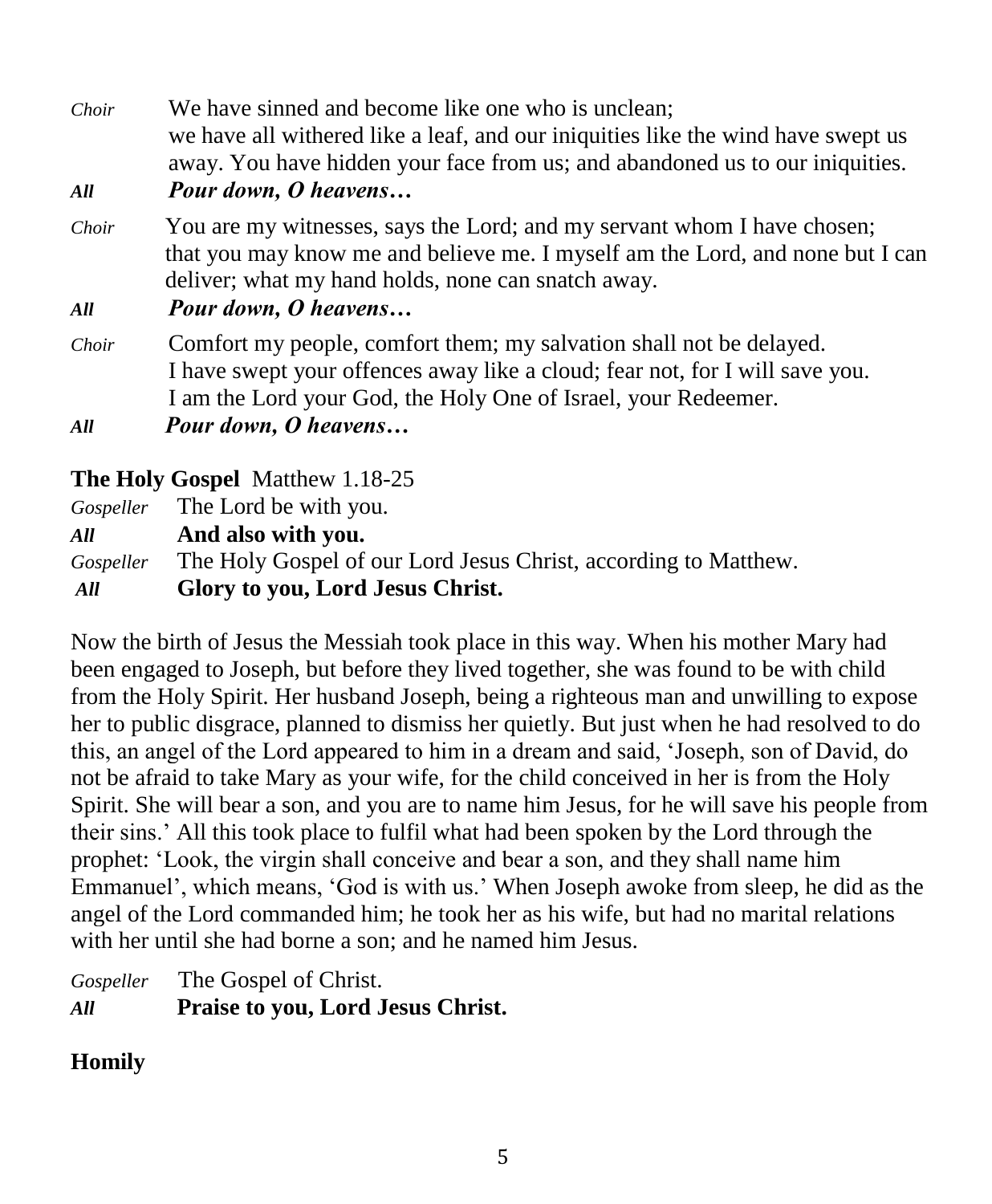#### **Nicene Creed** *Please stand, as able.*

*Celebrant* Let us confess our faith, as we say,

*All* **We believe in one God, the Father, the Almighty, maker of heaven and earth, of all that is, seen and unseen. We believe in one Lord, Jesus Christ, the only Son of God, eternally begotten of the Father, God from God, Light from Light, true God from true God, begotten, not made, of one being with the Father. Through him all things were made. For us and for our salvation he came down from heaven: by the power of the Holy Spirit he became incarnate from the Virgin Mary, and was made man. For our sake he was crucified under Pontius Pilate; he suffered death and was buried. On the third day he rose again in accordance with the scriptures; he ascended into heaven and is seated at the right hand of the Father. He will come again in glory to judge the living and the dead, and his kingdom will have no end. We believe in the Holy Spirit, the Lord, the giver of life, who proceeds from the Father. With the Father and the Son he is worshipped and glorified. He has spoken through the prophets. We believe in one holy catholic and apostolic Church. We acknowledge one baptism for the forgiveness of sins. We look for the resurrection of the dead, and the life of the world to come. Amen.**

**Prayers of the People** *Please kneel or stand, as able.* Led by Ian Corlett

*The intentions of the day are offered. Then the Advent litany is prayed:*

- *Leader* In joyful expectation let us pray to our Saviour and Redeemer, saying, "Lord Jesus, come soon!"
- *Leader* O Wisdom, from the mouth of the Most High, you reign over all things to the ends of the earth: come and teach us how to live.

*All* **Lord Jesus, come soon!**

*Leader* O Lord, and head of the house of Israel, you appeared to Moses in the fire of the burning bush and you gave the law on Sinai: come with outstretched arm and ransom us.

#### *All* **Lord Jesus, come soon!**

- *Leader* O Branch of Jesse, standing as a sign among the nations, all kings will keep silence before you and all peoples will summon you to their aid: come, set us free and delay no more.
- *All* **Lord Jesus, come soon!**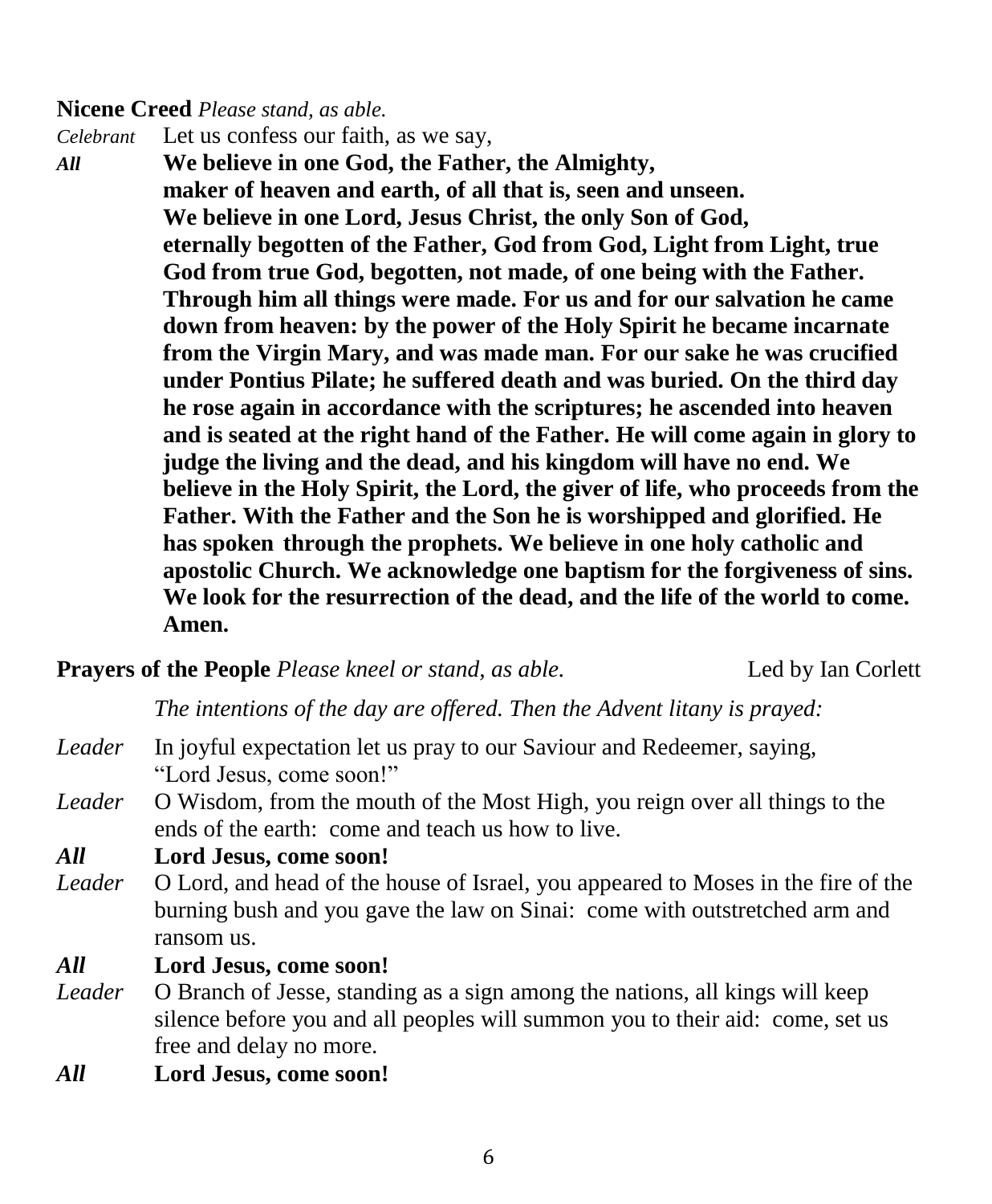*Leader* O Key of David and sceptre of the house of Israel, you open and none can shut; you shut and none can open: come and free the captives from prison.

#### *All* **Lord Jesus, come soon!**

*Leader* O Morning Star, splendour of the light eternal and bright Sun of righteousness: come and enlighten all who dwell in darkness and in the shadow of death.

#### *All* **Lord Jesus, come soon!**

*Leader* O King of the nations, you alone can fulfil their desires: Cornerstone, you make opposing nations one: come and save the creature you fashioned from clay.

#### *All* **Lord Jesus, come soon!**

- *Leader* O Emmanuel, hope of the nations and their Saviour: come and save us, Lord our God.
- *All* **Lord Jesus, come soon!**

#### **Anointing and Laying on of Hands for Healing**

*Those who would like to be anointed are invited to the St. Peter's Altar at the south side of the church.*

#### **Hymn 92** *O Day of God Draw Nigh* BELLWOODS

#### **Confession of Absolution –** BAS p. 191

*Silence is kept. You are invited to kneel. The celebrant invites to confession of sin. Then is said,*

#### *Celebrant* Most merciful God,

*All* **We confess that we have sinned against you in thought, word, and deed, by what we have done, and by what we have left undone. We have not loved you with our whole heart; We have not loved our neighbours as ourselves. We are truly sorry and we humbly repent. For the sake of your Son Jesus Christ, have mercy on us and forgive us, that we may delight in your will, and walk in your ways, to the glory of your name. Amen.**

*The Absolution is pronounced.*

#### **The Peace**

*Celebrant* The peace of the Lord be always with you.

#### *All* **And also with you.**

*We invite you to share a sign of peace with those near you – a handshake, slight bow or other form of greeting. Please respect the wishes of those who prefer not to shake hands.*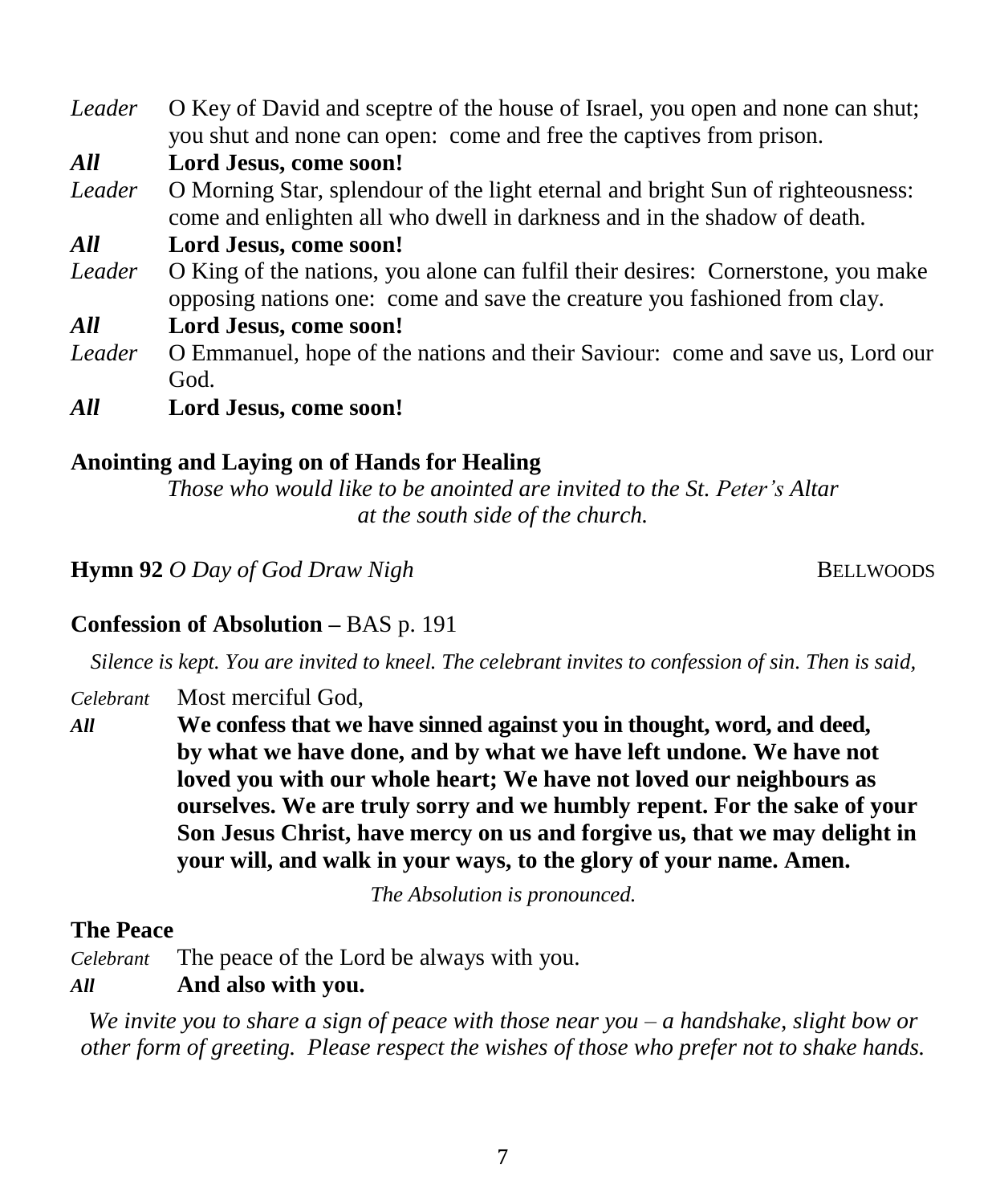## **The Celebration of the Eucharist**

#### **Hymn** *Sing of Mary* **HERMON**

Sing of Mary, pure and lowly, virgin-mother undefiled. Sing of God's own Son most holy, who became her little child. Fairest child of fairest mother, God the Lord who came to earth, Word made flesh, our very brother, takes our nature by his birth.

Sing of Jesus, son of Mary, in the home at Nazareth. Toil and labour cannot weary love enduring unto death. Constant was the love he gave her, though he went forth from her side, forth to preach, and heal, and suffer, till on Calvary he died.

Sing of Mary, sing of Jesus, holy mother's holier son. From his throne in heav'n he sees us, thither calls us ev'ry one, where he welcomes home his mother to a place at his right hand, there his faithful servants gather, there the crowned victors stand.

Joyful Mother, full of gladness, in thine arms thy Lord was borne. Mournful Mother, full of sadness, all thy heart with pain was torn. Glorious Mother, now rewarded with a crown at Jesus' hand, age to age thy name recorded shall be blest in every land.

Glory be to God the Father; glory be to God the Son; Glory be to God the Spirit; glory to the Three in One. From the heart of blessed Mary, from all saints the song ascends, and the church the strain re-echoes unto earth's remotest ends.

Tune: Bishop C. Venn Pilcher 1935 (from the *Book of Common Praise 1938*) Text: Anon 1914.

#### **Prayer over the Gifts**

*Celebrant* Gracious God, by the power of the Spirit who sanctified the mother of your Son, make holy all we offer you this day. We ask this in the name of Jesus Christ the Lord. **Amen.**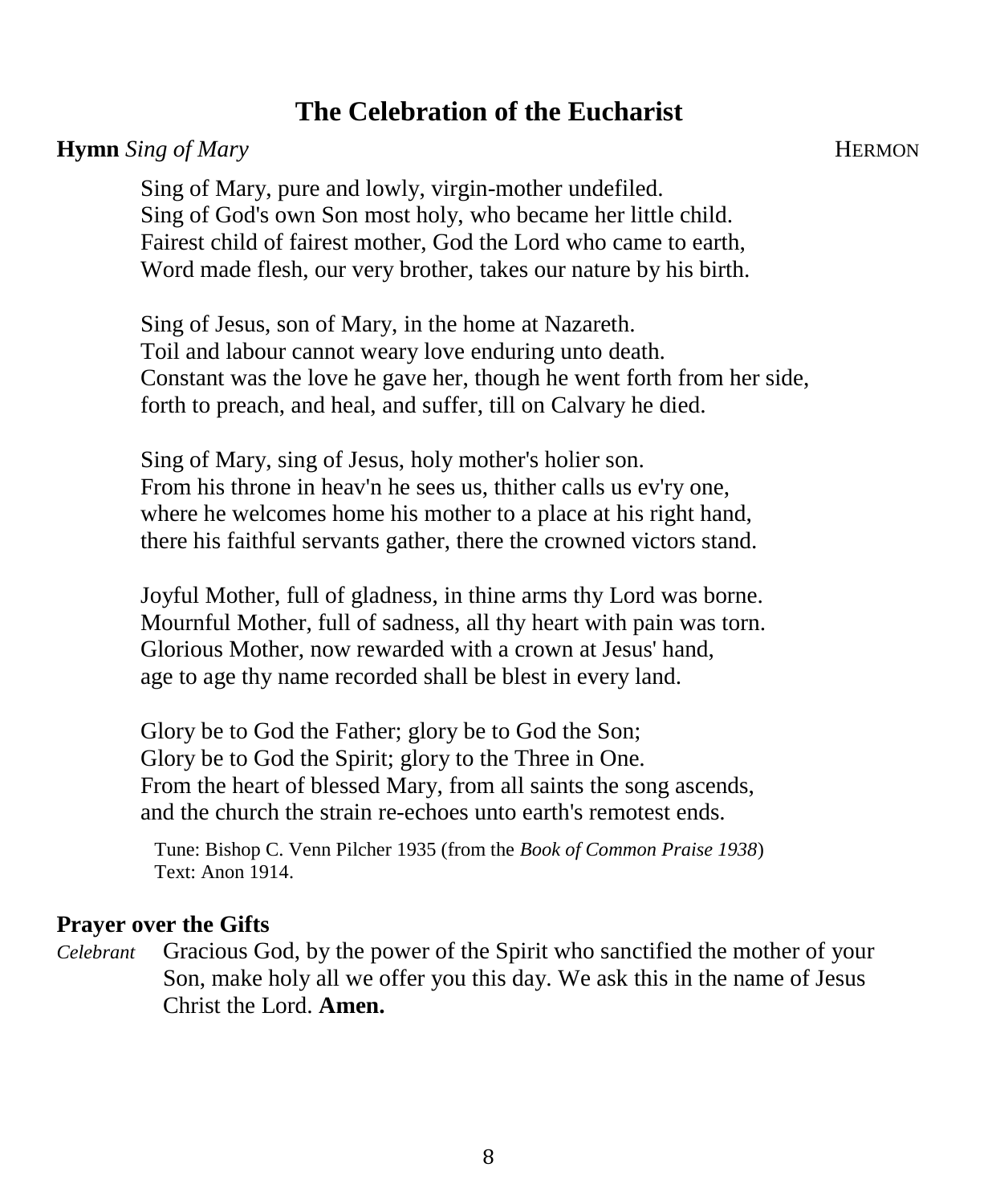#### **Eucharistic Prayer 3 -** BAS pp. 198-200

*Celebrant* The Lord be with you. *All* **And also with you.** *Celebrant* Lift up your hearts. *All* **We lift them to the Lord.** *Celebrant* Let us give thanks to the Lord our God. *All* **It is right to give our thanks and praise.** *Celebrant* Blessed are you, gracious God, creator of heaven and earth; we give you thanks and praise through Jesus Christ our Lord, who in the fullness of time came among us in our flesh, and opened to us the way of salvation. Now we watch for the day when he will come again in power and great triumph to judge this world, that we, without shame or fear, may rejoice to behold his appearing. Therefore we praise you, joining our voices with angels and archangels and with all the company of heaven, who for ever sing this hymn to proclaim the glory of your name.

#### *All* **Holy, holy, holy Lord, God of power and might,****CP#735 heaven and earth are full of your glory. Hosanna in the highest. Blessed is he who comes in the name of the Lord. Hosanna in the highest.**

*Celebrant* We give thanks to you, Lord our God, for the goodness and love you have made known to us in creation; in calling Israel to be your people; in your Word spoken through the prophets; and above all in the Word made flesh, Jesus your Son. For in these last days you sent him to be incarnate from the Virgin Mary, to be the Saviour and Redeemer of the world. In him, you have delivered us from evil, and made us worthy to stand before you. In him, you have brought us out of error into truth, out of sin into righteousness, out of death into life. On the night he was handed over to suffering and death, a death he freely accepted, our Lord Jesus Christ took bread; and when he had given thanks to you, he broke it, and gave it to his disciples, and said, " Take, eat: this is my body which is given for you. Do this for the remembrance of me." After supper he took the cup of wine; and when he had given thanks, he gave it to them, and said, "Drink this, all of you: this is my blood of the new covenant, which is shed for you and for many for the forgiveness of sins. Whenever you drink it, do this for the remembrance of me." Therefore, Father, according to his command,

*All* **we remember his death, we proclaim his resurrection, we await his coming in glory;**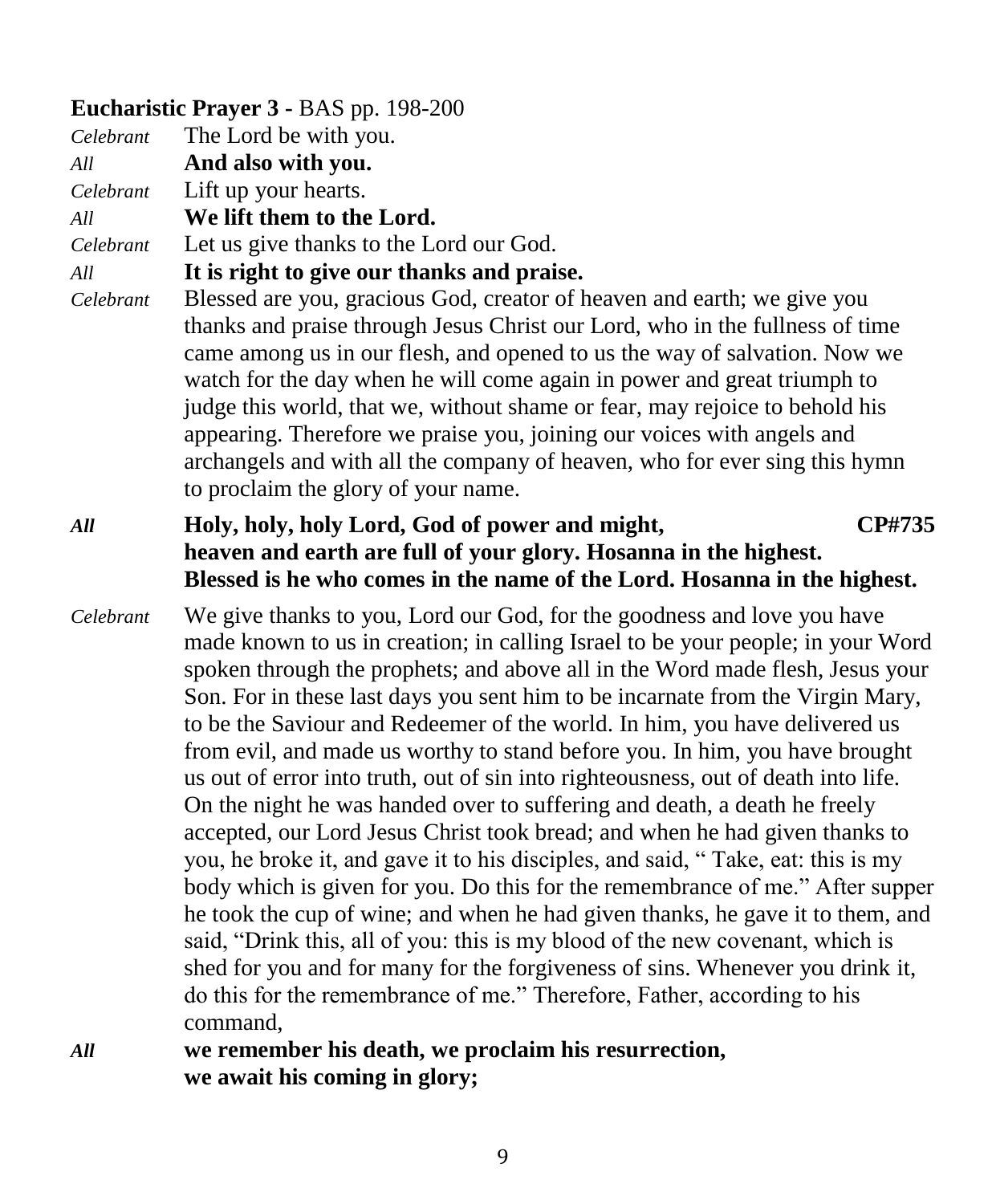*Celebrant* and we offer our sacrifice of praise and thanksgiving to you, Lord of all; presenting to you, from your creation, this bread and this wine. We pray you, gracious God, to send your Holy Spirit upon these gifts, that they may be the sacrament of the body of Christ and his blood of the new covenant. Unite us to your Son in his sacrifice, that we, made acceptable in him, may be sanctified by the Holy Spirit. In the fullness of time, reconcile all things in Christ, and make them new, and bring us to that city of light where you dwell with all your sons and daughters; through Jesus Christ our Lord, the firstborn of all creation, the head of the Church, and the author of our salvation; by whom, and with whom, and in whom, in the unity of the Holy Spirit, all honour and glory are yours, almighty Father, now and for ever. **Amen.**

#### **Lord's Prayer**



*Celebrant* God of promise, you prepare a banquet for us in your kingdom. *All* **Happy are those who are called to the supper of the Lamb.**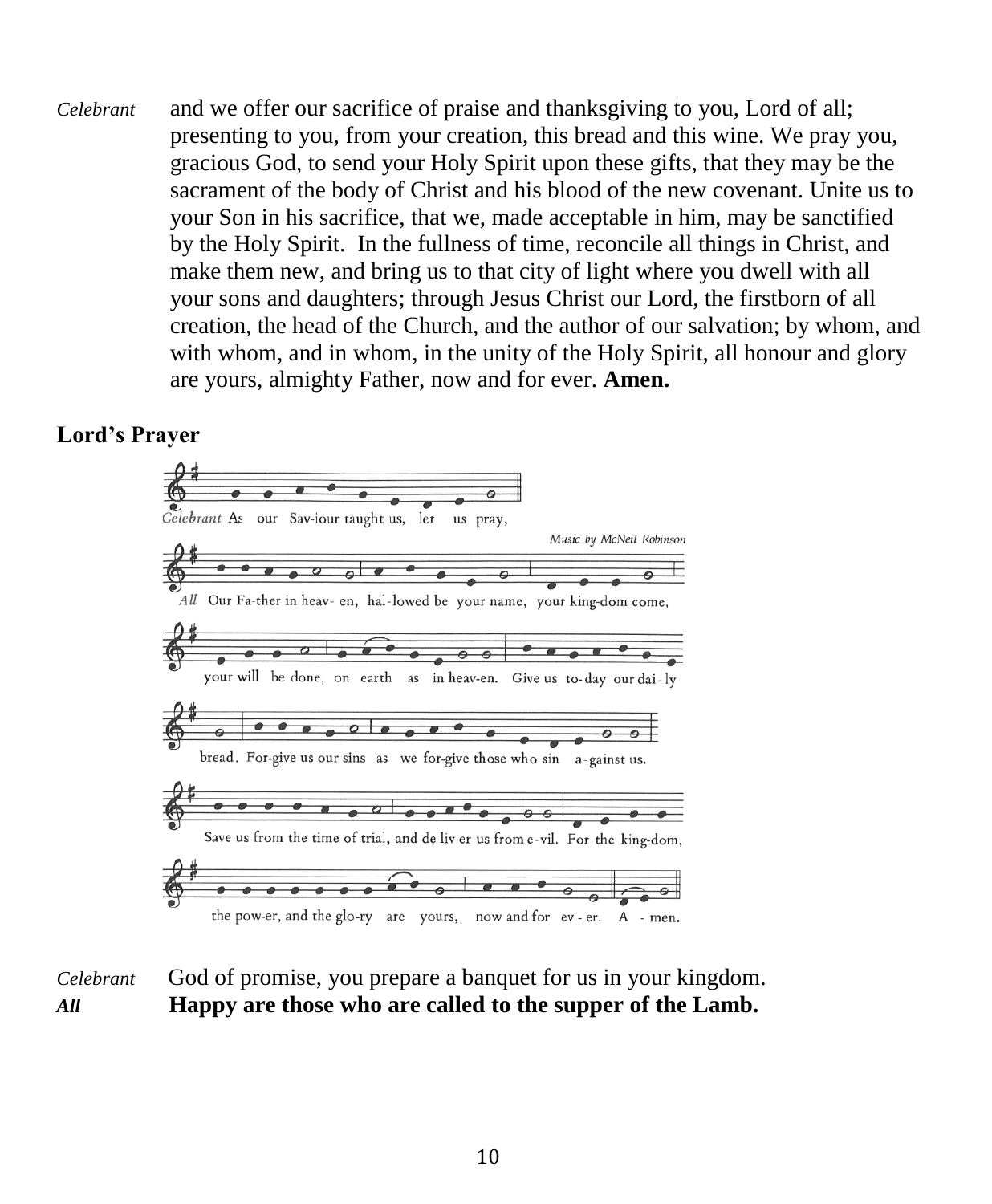#### **Agnus Dei**

*Choir* O Lamb of God, that takest away the sin of the world. Have mercy upon us. O Lamb of God, that takest away the sin of the world. Have mercy upon us. O Lamb of God, that takest away the sin of the world. Grant us thy peace.

## **Holy Communion**

*All those baptized in the name of the Holy Trinity are welcome to receive communion. Please do not dip the consecrated bread into the wine. Drinking from the chalice is considered safe from the point of view of public health. You are also welcome to receive only the bread, if you prefer. Indicate this by holding your arms crossed over your chest as the chalice passes; this is also a way to receive a blessing rather than communion.*

*Gluten-free communion wafers are available – please let the administering priest know.*

**Hymn 96** *Creator of the Stars of Night* **CONDITOR ALME SIDERUM** 

#### **Motet** *There is no Rose* GERALD NEAR

There is no rose of such virtue as is the rose that bare Jesu: Alleluia. For in this rose contained was heaven and earth in little space: Res miranda. [A miraculous thing] By that rose we may well see there be one God in persons three: Pares forma. [All of the same form] The angels sungen the shepherds to: Gloria in excelsis Deo: Gaudeamus. [Let us rejoice] Then leave we all this worldly mirth and follow we this joyous birth: Transeamus. [Let us go]

#### **Prayer after Communion** *Please stand, as able.*

*Celebrant* Faithful God, in this sacrament we receive the promise of salvation. May we, like the Virgin Mary, be obedient to your will. We ask this in the name of Jesus Christ the Lord. **Amen.**

#### **Blessing & Announcements** *Please be seated.*

**Hymn** 97 *Jesus Came the Heavens Adoring* **TANTUM ERGO Dismissal**

*Deacon* Go in peace to love and serve the Lord. *All* **Thanks be to God.** 

**Postlude** *Suite Gothique –* Toccata LÉON BOËLLMANN